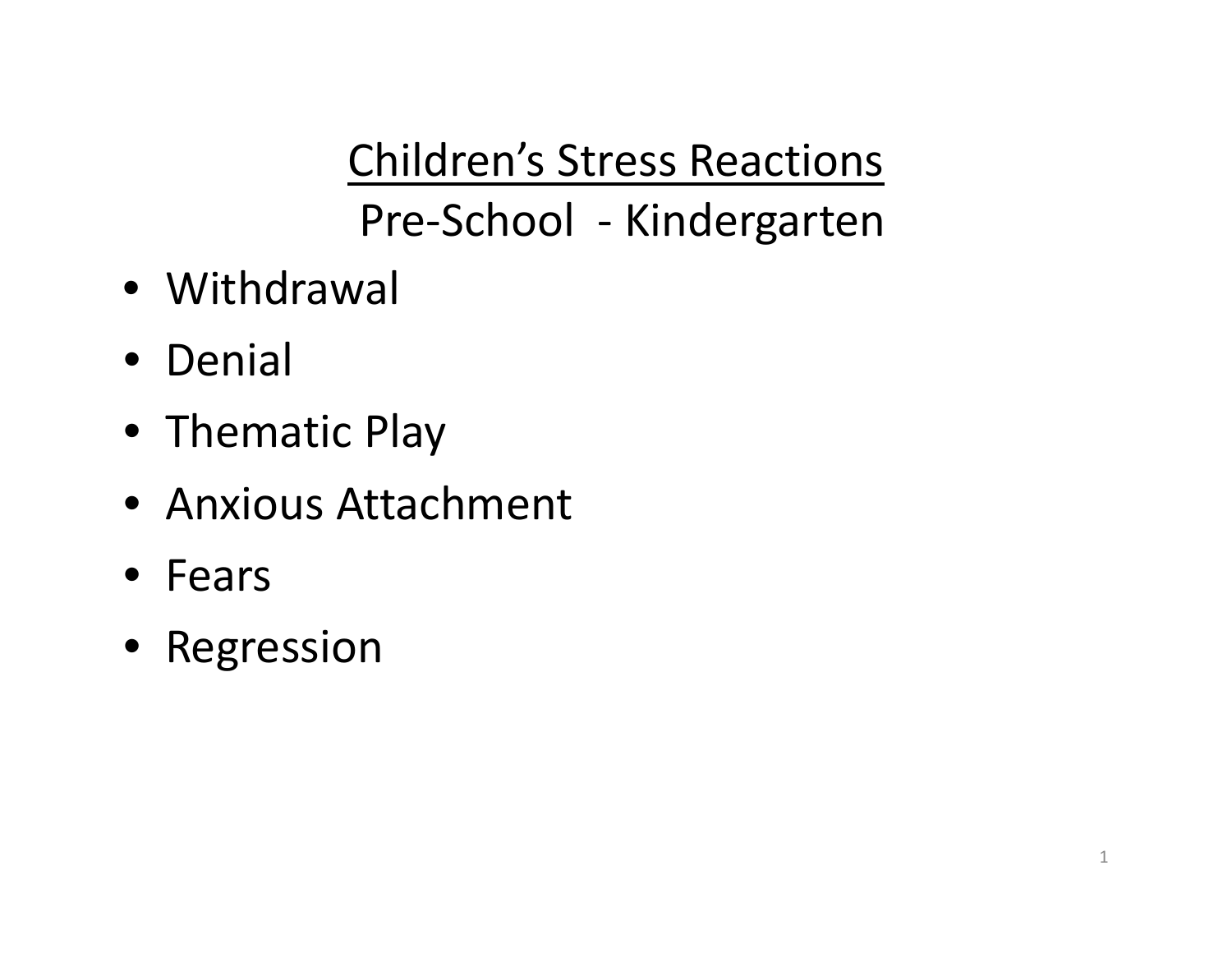Strategies for the Classroom: Pre‐School and Kindergarten

- Routine is critical, as it conveys security
- Staff need to project calm
- Physical contact
- Nourishment
- Stories in which main character overcom $\mathbb{Z}^*$ adversity
- Large muscle movement
- Dramatization, puppets and art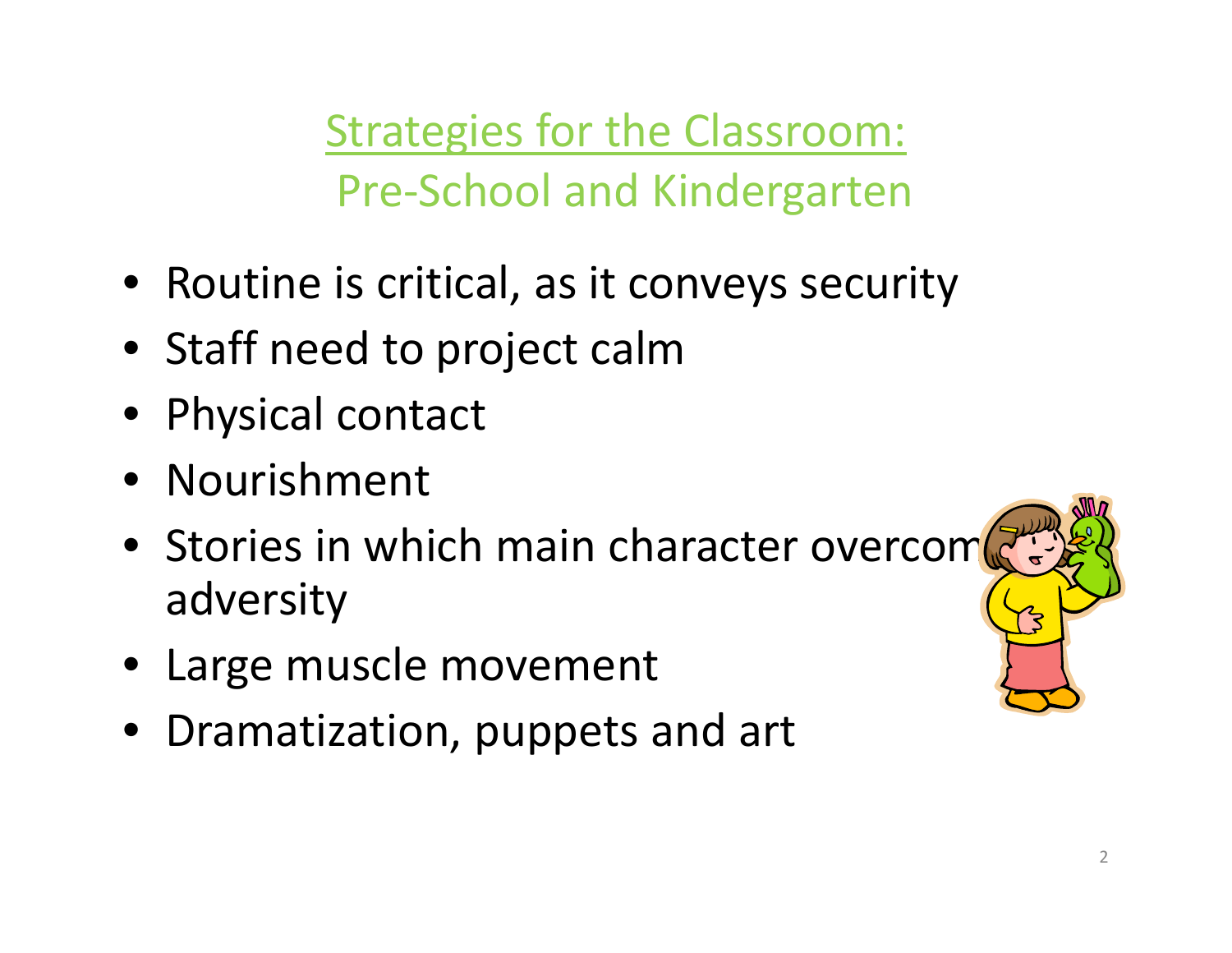### Children's Stress Reactions Elementary School Age



- All of the previous plus
- Performance Decline
- Compensatory Behavior
- Discrepancy of Mood
- Behavior Changes/Problems
- Psychosomatic Complaints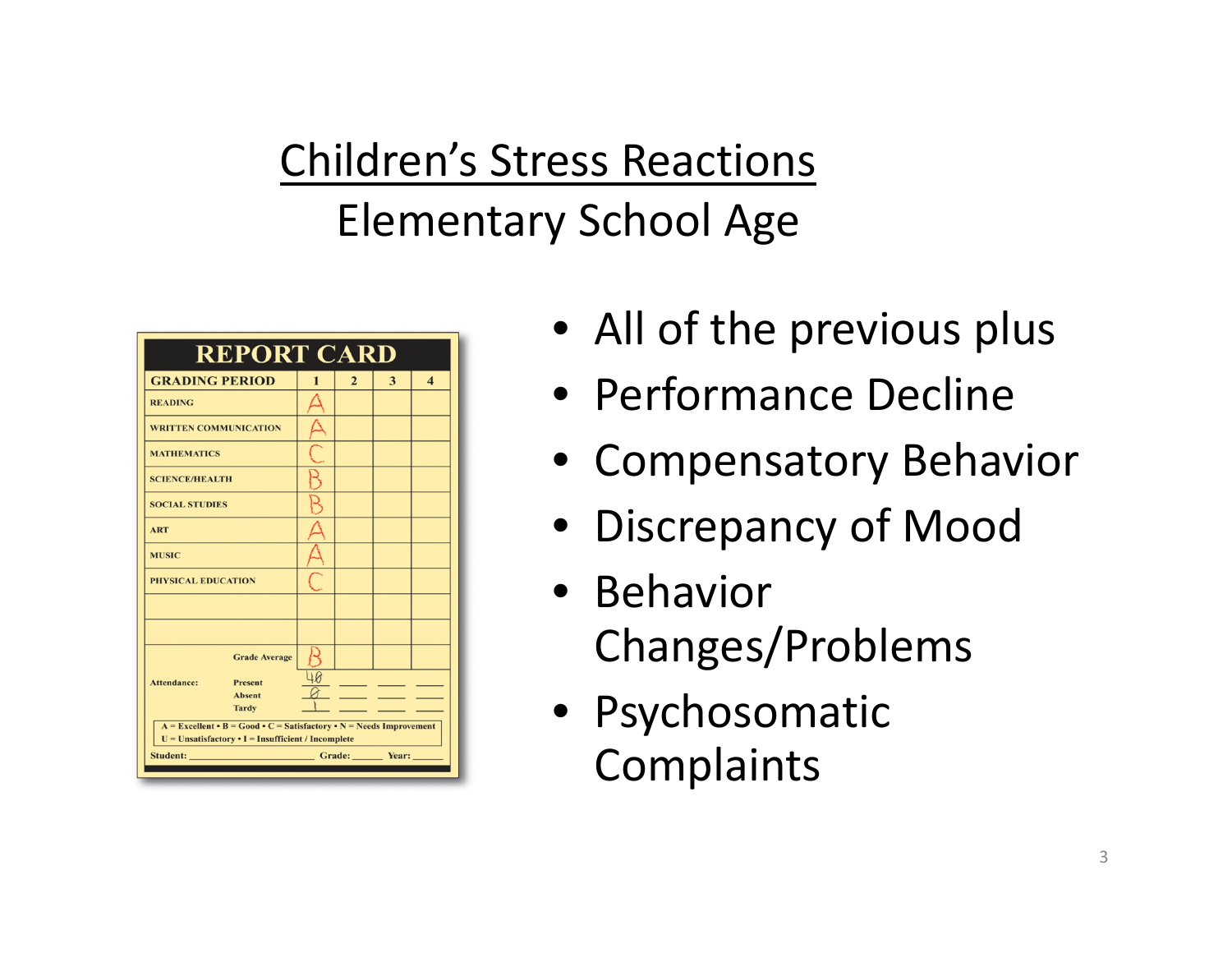### Strategies For The Classroom: Elementary School

- •**•** Routine remains critical
- •Consider relaxing performance demands temporarily
- •• Share experiences in a group setting
- $\bullet$ **•** Brainstorm family emergency plans
- •• Creative writing
- $\bullet$ • Review and discuss other times they have overcome adversity
- •• Tension breakers
- •Art/drama exercises

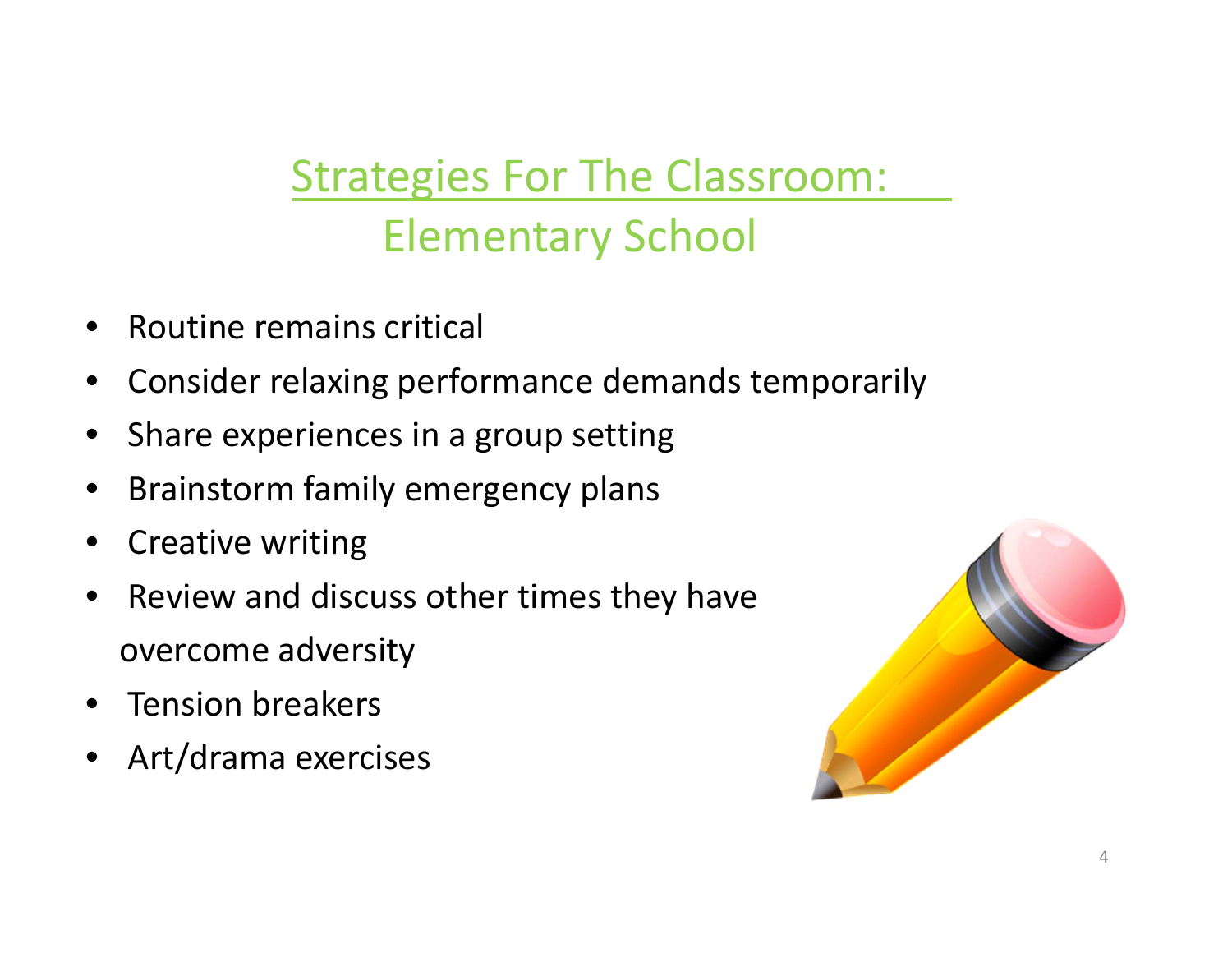Children's Stress Reactions Junior/Senior High School

- All of the above plus
- Acting Out Behaviors
- Low Self‐Esteem and Self‐Criticism
- "Too Old, Too Fast"
- Displaced Anger
- Pre‐Occupation with Self

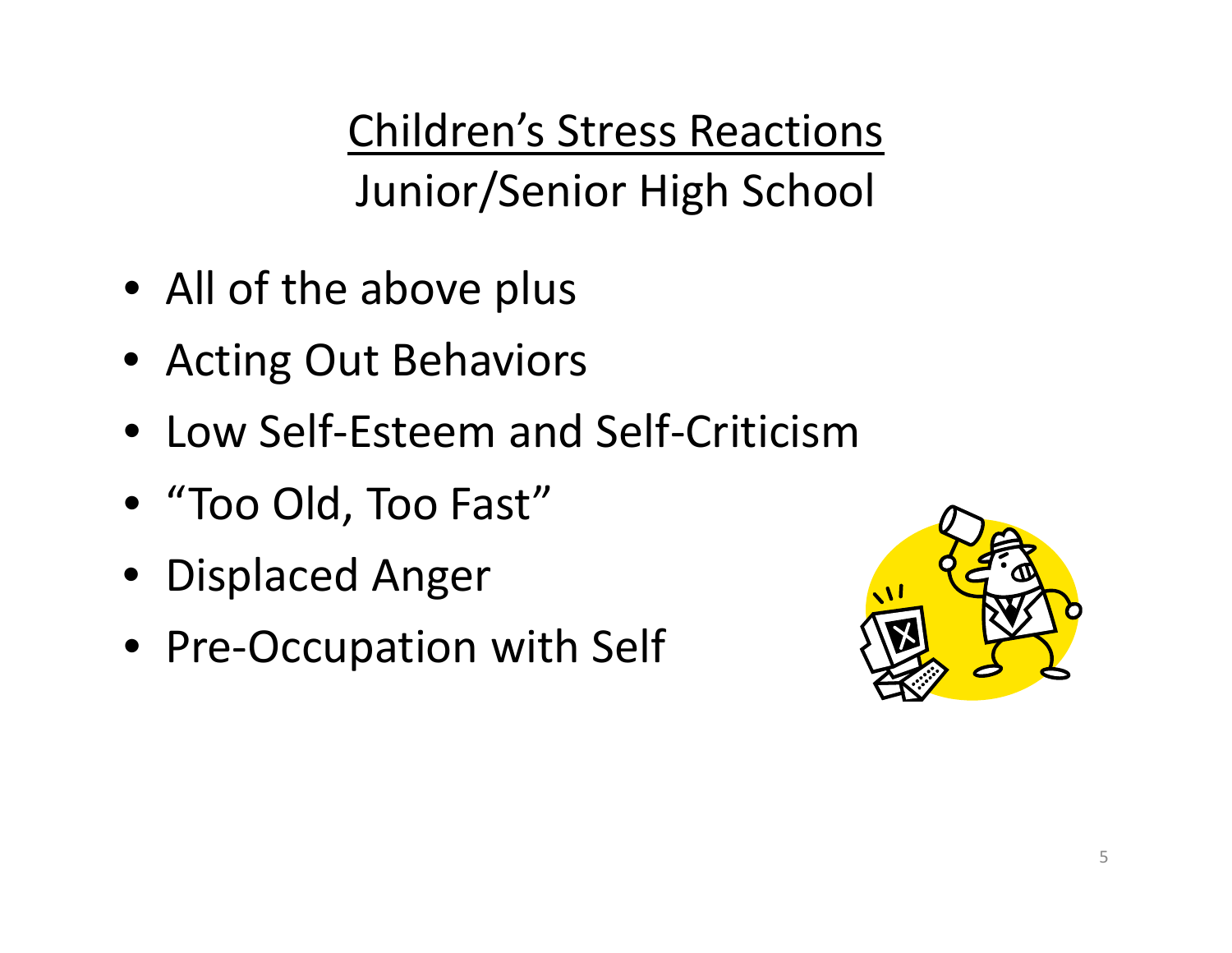### Strategies For The Classroom: Junior/Senior High School





- • General classroom discussion of personal experiences
- Literature or reading about overcoming adversity
- Peer helpers
- •• Health class discussion of related to stress reactions and self care
- Social studies/gov't society response to aiding victims of disaster
- •Historical perspectives on crisis
- • Speech/drama use of skits to portray emotions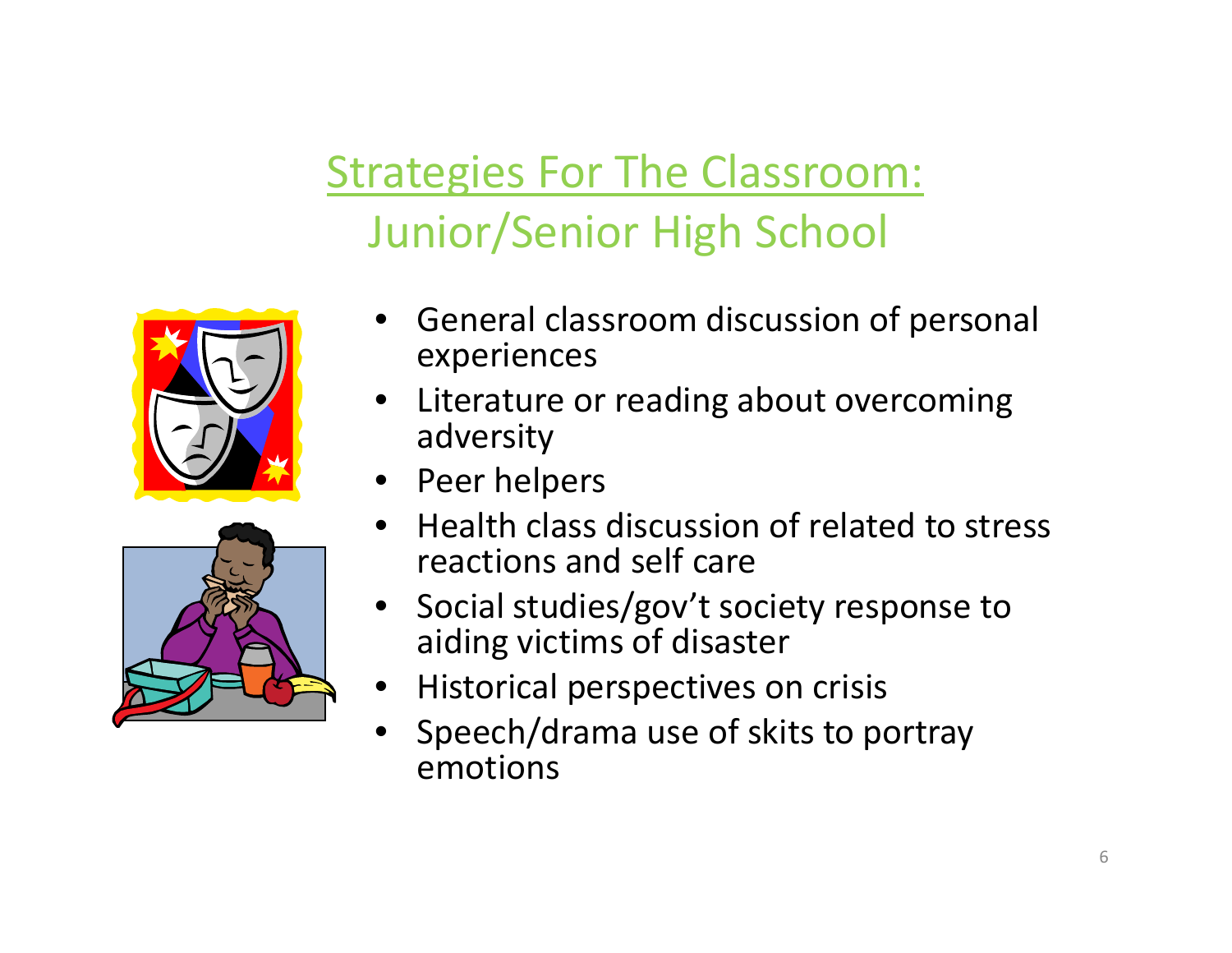## Strategies for Classroom Teachers

- **Reinforce calm demeanor, safety & security**
- **□ Be aware of your own reactions**
- **E** Keep open lines of communication
- **Maintain predictable class schedule**
- **□ Listen and tolerate constant retellings of event**
- **□ Expect angry outbursts**
- **□ Use classroom activities to reinforce that one** person makes <sup>a</sup> difference
- **□ Protect students from re-exposure**
- **E** Expect brief decline in student performance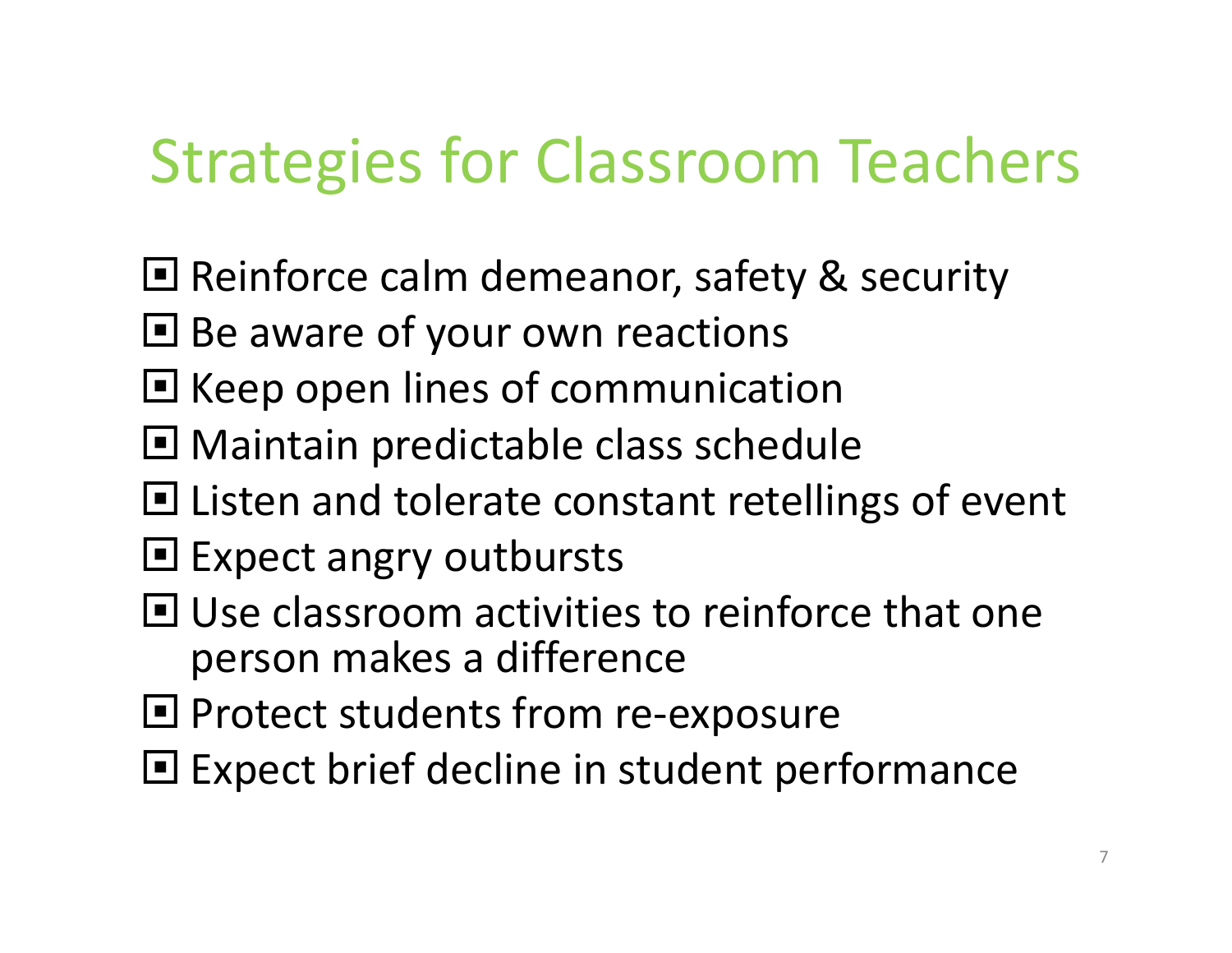## Activities for the Classroom



- $\Box$  Write a eulogy—writings that honor the person who died who died
- **□** Design a page or collect memorabilia commemorating the loss
- **□ Write stories or memoirs**
- **□ Start a new club such as SADD, create a class** banner, plant <sup>a</sup> tree, build <sup>a</sup> fitness course, make a memory board, create <sup>a</sup> song in memoriam
- **E** Encourage students to keep a journal
- $\blacksquare$  Create a collection box for notes to the family
- D Direct energy/anger to creative, physical or<br>verbal expression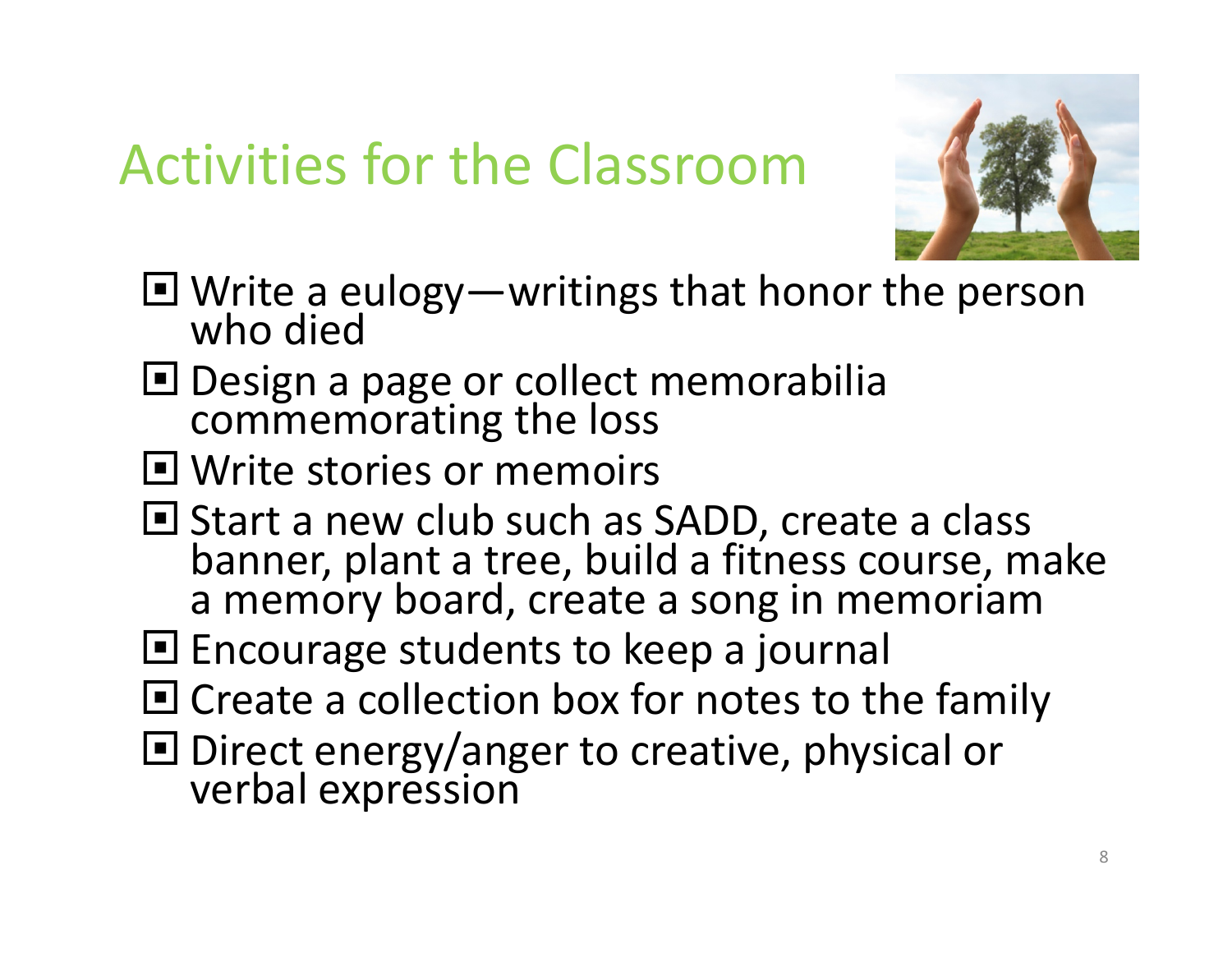Interventions for theAngry, Physical Student

- Run <sup>a</sup> lap around the classroom, gym or the building
- Swim laps
- Arm wrestle or compete with others in acceptable ways
- Pound <sup>a</sup> punching bag or pillow
- Dance
- Hit a ball, fantasizing <sup>a</sup> face on the ball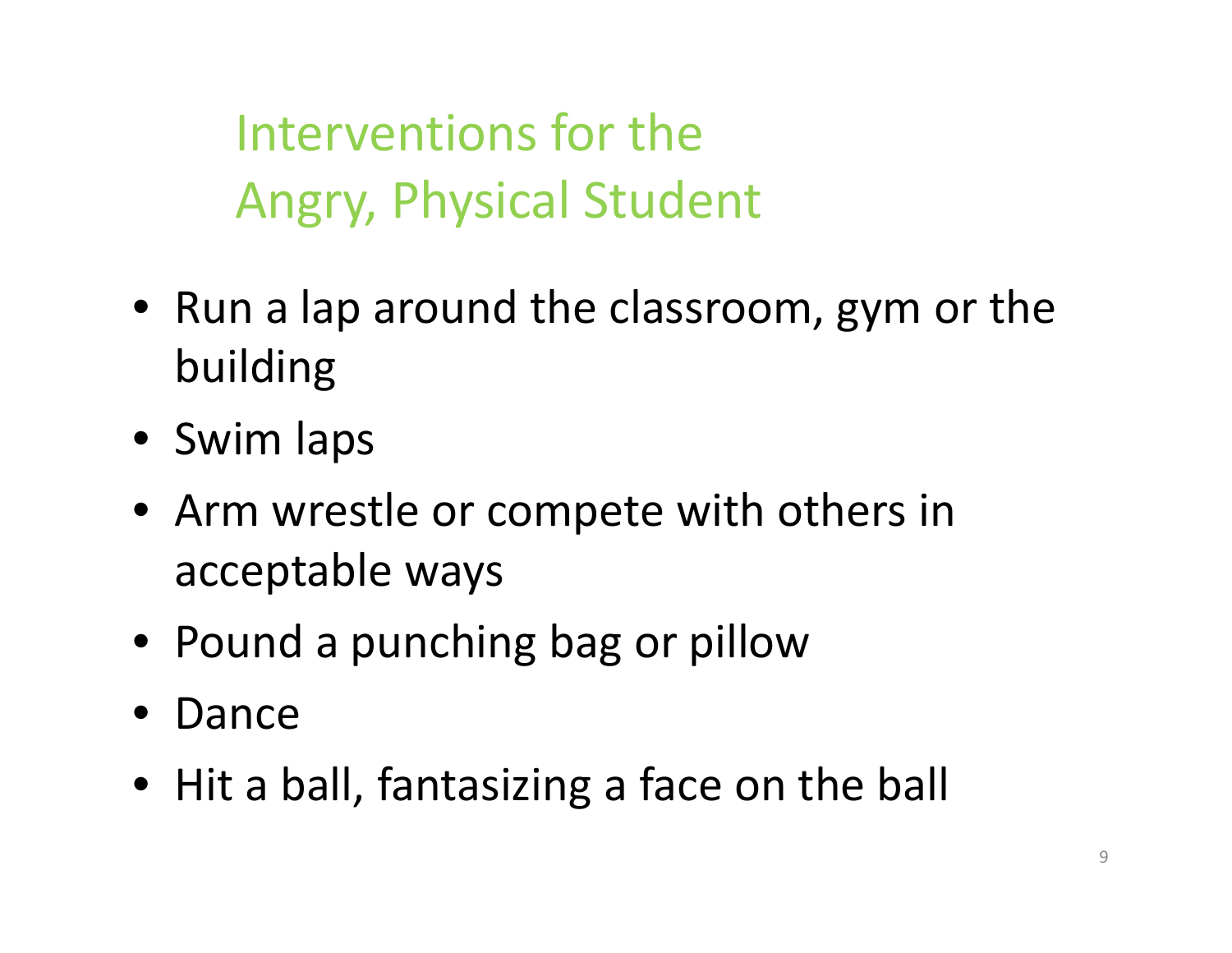# Interventions for theAngry, Sedentary Student

- Fingerpaint
- Knead sculpting material
- Build something
- Write letters that will never be sent
- Compose songs
- Write poetry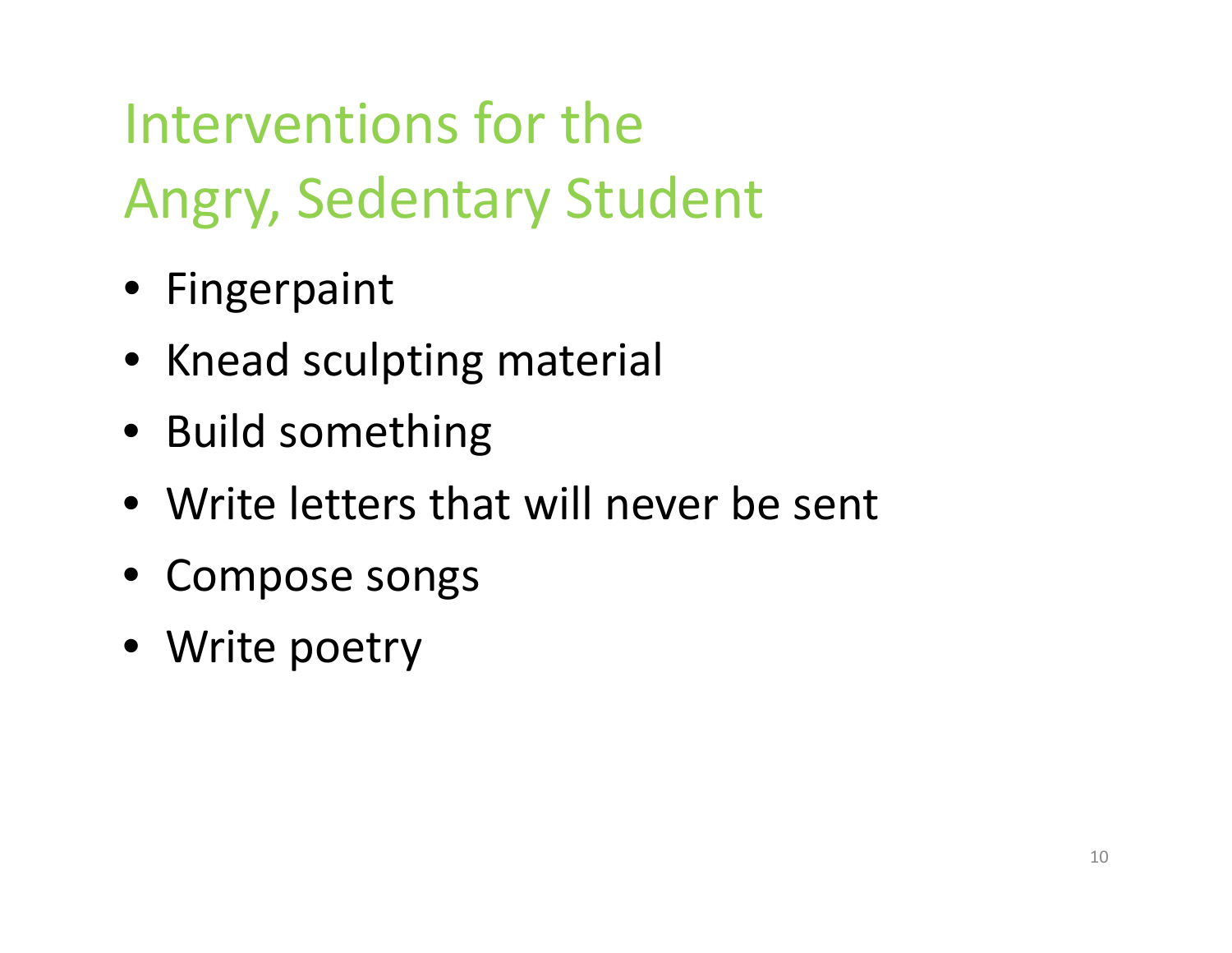## Interventions for theAngry, Verbal Student

- Talk to someone
- Create stories on <sup>a</sup> tape recorder or disc
- Scream in an acceptable venue (alone, in the shower, while driving)
- Talk out loud as if the person were present
- Write letters that are never sent and reread them aloud
- Sing with gusto